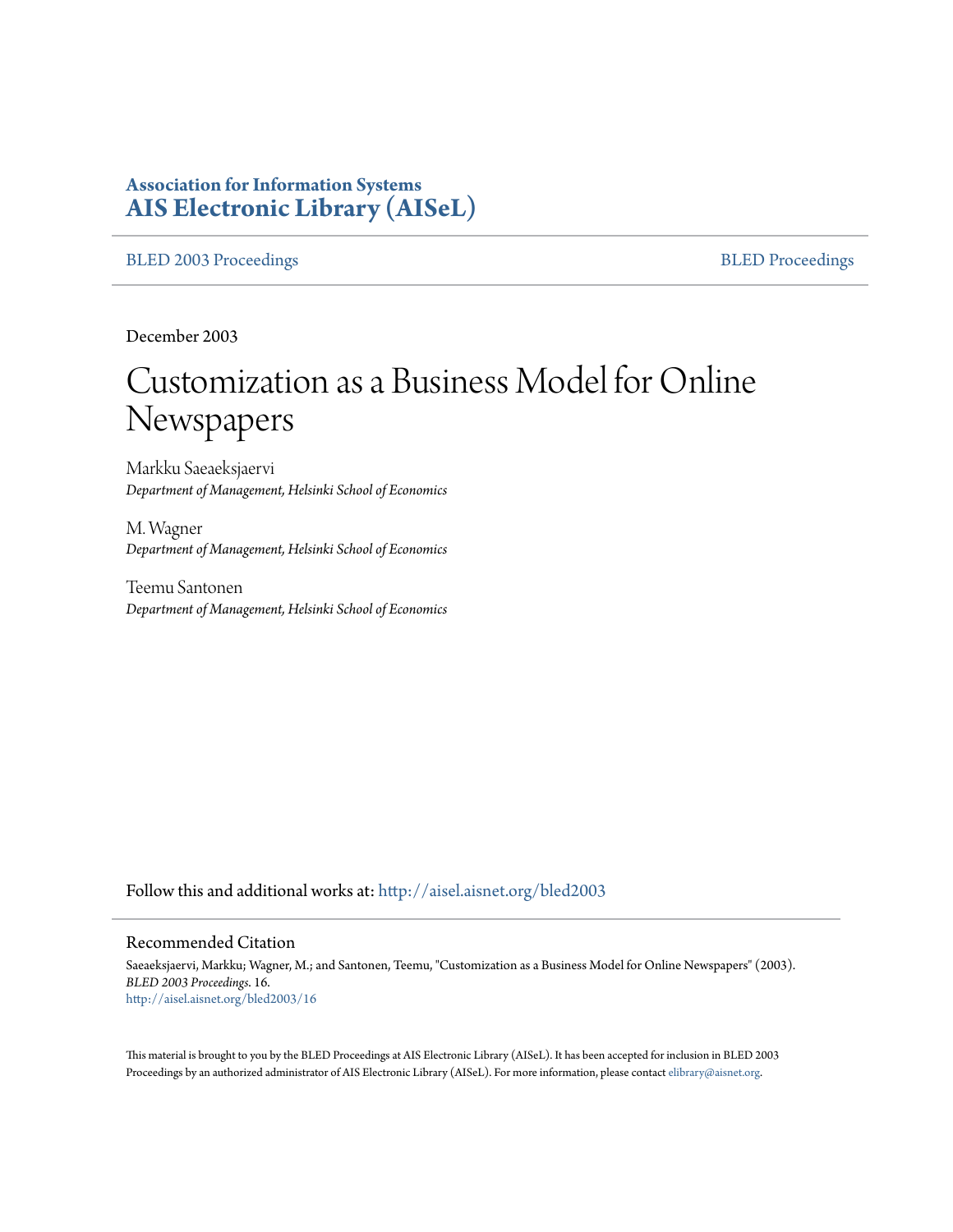## **16th Bled eCommerce Conference**

#### **eTransformation**

Bled, Slovenia, June 9 – 11, 2003

# **Customization as a Business Model for Online Newspapers**

#### **Markku Sääksjärvi, Teemu Santonen**

Department of Management, Helsinki School of Economics, Finland Saaks@Hkkk.fi, Teemu.Santonen@Osuuspankki.fi

#### **Abstract**

*The evolving IS literature on business models for digital products assumes that the positive feedback effect will lead to price competition and biased concentration of the market. In theory, this will require companies to either differentiate or customize their products and services. In this paper we propose an empirical investigation of customization as a lock-in business strategy for online newspapers in a homogenous and well-developed market. We explore approaches taken to customization and evaluate their impact on revenue generation of online newspapers.* 

*Our empirical tests with data from 42 online versions showed that mainly experienced, nation-wide online newspapers applied customization. We determined two main customization approaches for online newspapers, customer and process oriented customization. Interestingly, only the degree of process customization was an important predictor and moderator of revenue having a significant interaction effect on the impact of the number of both customers and editorial staff on revenue. Contrary to our main hypothesis that customization should help in increasing customer lock-in through personalization or versioning, the majority of online newspapers seemed to concentrate mainly on process customization in order to serve a maximal number of different types of customers and to increase their revenue. The promising positive effects of customization strengthen our belief that customization could be an effective business model for online newspapers.* 

#### **1. Introduction**

World wide, there are currently almost 5000 newspapers online (Editor & Publisher 2001). While online newspapers are trying to identify their role, there seems to be no agreement yet as to whether the digital versions will be a financially viable medium for publishing companies.

The newspaper publishing industry itself is particularly interesting, since companies that have traditionally provided products in physical form are now actively pursuing digital options (Gallaugher et al. 2001, Sääksjärvi and Santonen 2002). Marketing on the web offers customers interesting opportunities to search for and compare products in a global marketplace. This extends the regional focus, demands new considerations with respect to content, and provides opportunities to win new customers by offering customized products and services (Palmer and Eriksen 1999). However, companies are taking on a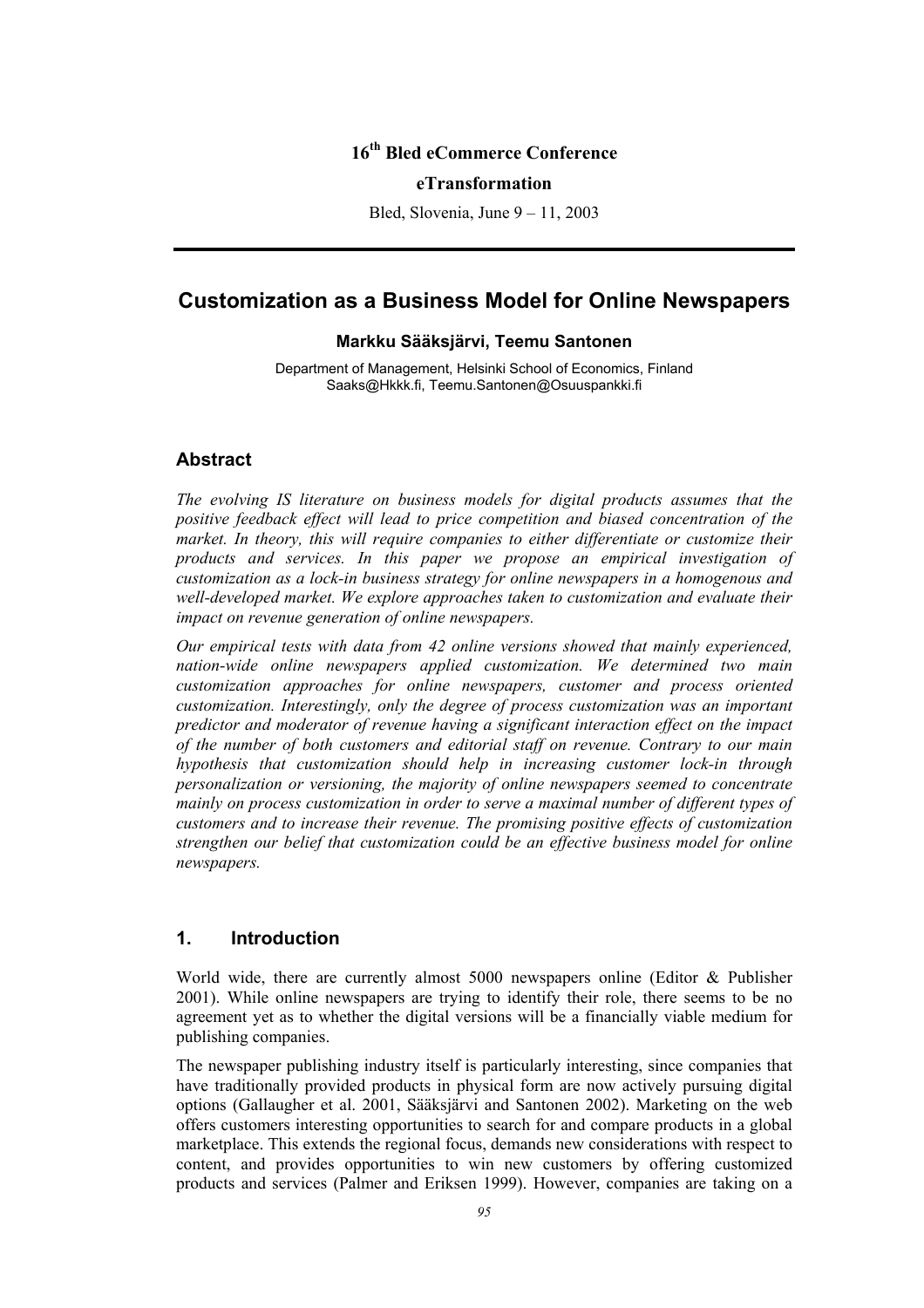number of new challenges through their appearance on the net. It is well known that digital products are not easy to manage and require special skills, teamwork and strategies (Neuberger et al 1998, Stepp 1996).

At least the following factors make online publishing problematic for print paper companies. Firstly, the unique characteristics of digital products demand either cost leadership, effective differentiation, and/or customization (Shapiro and Varian 1998, Choi et al. 1997), and may even lead to cannibalisation of the company's own printed products. This setting is not typical to strategies conventionally applied in the printed paper industry. Secondly, there are several factors that may limit the interest of print paper companies in online versions, like the turbulence of the new marketplace, ambiguous business models, questionable profitability, and delays that may lead to peril as fast movers obtain financing and establish their brand (Harper 1999, Chyi and Lasorsa 1999).

Published empirical studies have not yet succeeded in providing any clear guidance on appropriate business models that could help online newspapers to generate revenue effectively (e.g. Gallauger et al. 2001, Sääksjärvi and Santonen 2002 includes further references). In digital markets, the greatest difficulty in business models and revenue accumulation is the concentration of revenue, i.e., the positive feedback effect. It is well known that markets with digital products, which typically have high fixed costs and only marginal re-production costs, will lead to "positive feedback" (Shapiro and Varian 1998), resulting in rapid growth and concentration of revenue to a few companies with the dominating brand. Even more, information goods, like online newspapers, are so-called experience goods, which means that charging the customers is difficult as they are not exante assured of the utility of the product. This easily also leads to giving products for free, making it even more difficult for latecomers to get any compensation to cover their product development. For these reasons, both continuous investment in the existing customer base and effective lock-in mechanisms are needed.

According to Shapiro and Varian (1998), the basic strategy of a producer applying lock-in should be based on three key principles: effective investing in the customer base, entrenching customers so that they continue to invest in the producer's products, and leverage to maximise the value of loyal customers. Among the various alternatives to create an effective lock-in, customization is one of the promising approaches not yet empirically studied as a business model for online newspapers. Not much is known of how customization is applied to digital products in general, either. Therefore we focus our empirical evaluation on the interesting relationship between customization and online revenue.

# **2. Objectives of This Paper**

In this paper, we explore empirically how intensively online newspapers apply customization, and to what degree customization affects their ability to generate revenue. We are interested in defining the generic customization approaches implemented by online newspapers. Moreover, we will introduce a research framework that describes customization as a non-visible product strategy aiming at better satisfaction of the customers, and also effective lock-in. Therefore, customization may not be a direct predictor of business success (revenue) but it should affect the relationship between accumulated customer base and revenue positively. Customization, if effectively implemented, should help online newspapers to generate more revenue than other strategies. Therefore, we are interested in determining the generic approaches to customization, and also the synergetic impact of the accumulated customer base and degree of customization on online newspapers' ability to create revenue. In order to get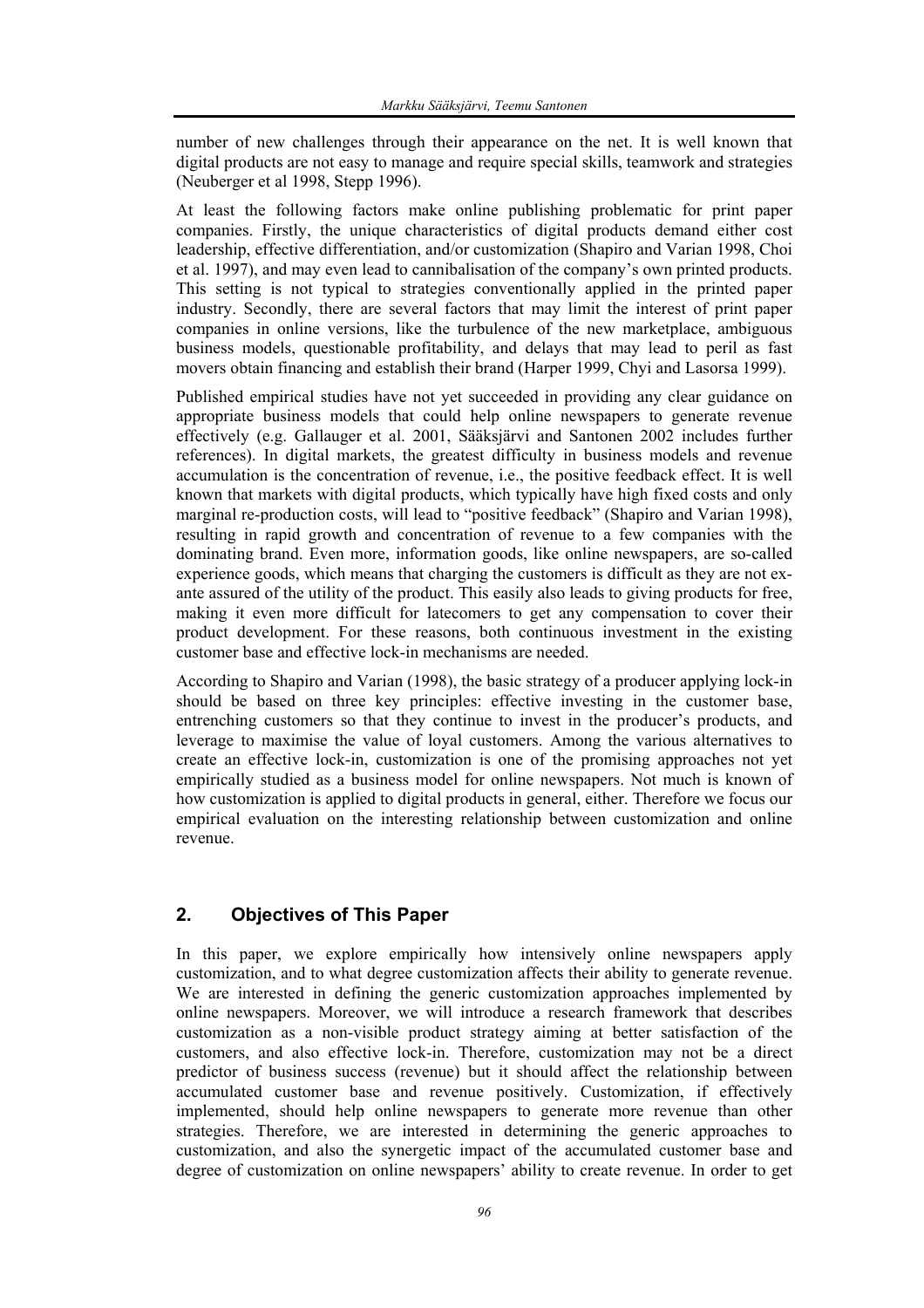valid and reliable knowledge of this complex phenomenon, we will combine sets of both perceptual and absolute financial measures in our survey instrument. In order to provide a stable focus for the study and enable better control of the representativity of the data collected, we have concentrated on only online version of companies that publish a print newspaper.

The paper is structured as follows. In chapter 2, we review the role of customization in the context of a business model for electronic commerce in general, and for online newspapers in particular. Then, in chapter 3, we describe our research methodology and hypotheses. In chapter 4, we explain our data collection and the results of our analyses. After a short discussion of our findings in chapter 5, we will finally conclude our observations in chapter 6.

## **3. Customization as a Business Model for Online Newspapers**

According to Amit and Zott (2001) a business model depicts the design of transaction content, structure, and governance to create value through the exploitation of business opportunities. On the basis of their extensive empirical survey in fifty companies, they proposed that the value creation potential of e-business (in practice) hinges on four interdependent dimensions, namely: novelty, complementarities, efficiency, and lock-in. Each of these dimensions can be valuable and economically effective also for online newspapers.

Lock-in as a value dimension for digital products is related to the well-known difficulty to maintain and value the installed base of customers, very important also to national and local newspapers. Typically the print newspapers have durable and loyal customer bases (e.g., annual subscribers) for their print paper editions. However this favorable condition may be lost when launching an online version. Therefore, online customers have to be engaged in repeat transactions and to improve their associations with the online version. This requires effective lock-in mechanisms to prevent the migration of customers to competitors. Lock-in can be realized in several different ways, e.g., loyalty programs (special bonuses), application of proprietary standards for products and services, and through customization.

Customization has originally been seen mainly as a new paradigm for marketing (Davis 1987, Pine 1993), based on the idea of adapting the product or service to better satisfy the needs of individual customers or small segments of customers, at the same time benefiting from production economies. Gilmore and Pine (1997) identified four distinct approaches to product customization and named them collaborative, adaptive, cosmetic, and transparent customization. In the collaborative customization approach, companies help end-users to indicate their individual needs. Based on this, the product that fulfils the identified needs is prepared by the company. In adaptive customization, the product is designed so that end-users can modify it themselves without any direct interaction with the company. Both of these approaches involve end-users in a co-design process of the product that encourages the customer's purchase (Kahn 1998). The two other customization approaches introduced by Gilmore and Pine, cosmetic and transparent, are fundamentally different. Cosmetic customization changes only the representation, not the functionality of the products. Transparent customization provides tailored products without letting end-users explicitly know that those products have been modified to better fit their specific needs.

Several other customization approaches have only recently been proposed for web sites. Among these is the modular product approach (Manber et al. 2000), not far from other more general product platform approaches for effective generation of product variants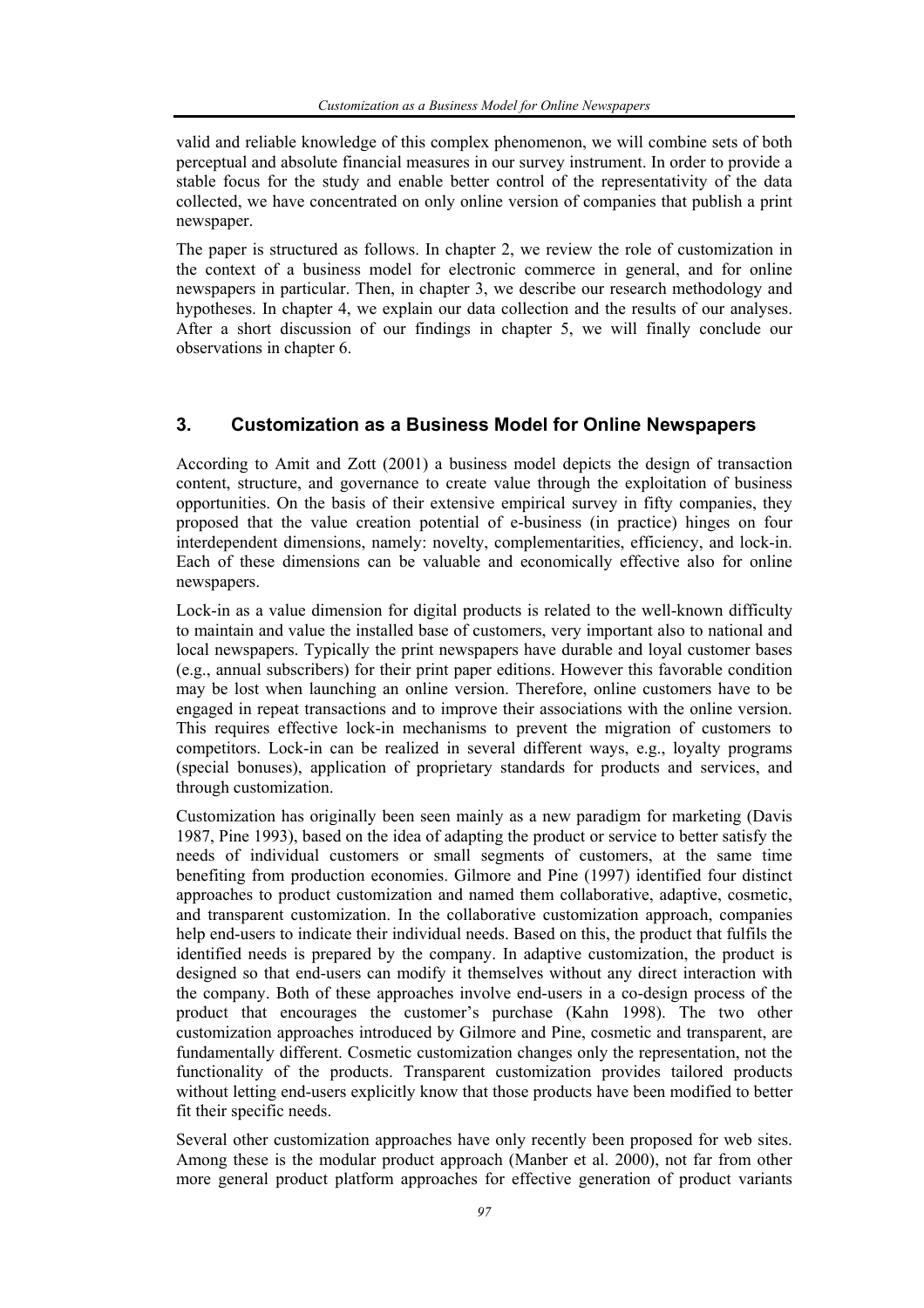(McGrath 1995, Meyer and Zack 1996, Sääksjärvi 2002). Other approaches proposed are the generation of recommendations based on user preferences or user similarity compared to other earlier users (Mobasher et al. 2000, Balabanovic and Shoham 1997). Also, search agents may help customers to find the products they really need (Palmer and Eriksen 1999). The creation of several simultaneous product versions designed for different target groups may also help customization (Lampel and Minzberg 1996).

As a summary, in the case of digital products, we can identify several specific approaches to customization. These may be potential value drivers of the business model applied, not only to achieve customer lock-in through personalization of products and services, but also to improve efficiency (flexibility of the publication process), and to generate complementarities (product versions). Not much is known of how comparable online newspapers are to other e-commerce businesses in terms of business models and specific revenue logics. According to the existing theory, customization should be an important driver of lock-in for online newspapers, and therefore, an important (strategic) factor affecting a company's ability to create revenue.

## *Research Questions*

For our study, we formulated the following two general research questions. These will be later specified into detailed research hypotheses.

RQ1) What are the generic approaches to customization applied by online newspapers?

RQ2) Do the observed customization approaches contribute to the revenue accumulation of online newspapers?

Our empirical survey was carried out in an interesting and homogenous market, the Finnish newspaper industry. Finland is one of the globally leading countries regarding the national IT infrastructure available for online services. Also, the population's motivation and ability to read newspapers on a daily basis are the highest globally (Statistics Finland/Tilastokeskus 2002). In the following we will describe our research methodology and the hypotheses generated, and then present the results from our analyses.

## **4. Research Model and Hypotheses**

#### *Framework and Hypotheses*

In order to specify our research questions, we designed our research framework, which serves as the basis for our detailed hypotheses. The idea of the framework is grounded in the assumption that the intensity of customer oriented customization (e.g., personalization) should help online newspapers to better benefit from their accumulated base of customers. Customer oriented customization should help in satisfying the customers' individual needs better, making it easier for them to accept a certain price for the services. On the other hand, we assume that process oriented customization – e.g., by creating versions or complementarities resulting in a more effective lock-in of the existing customers – should help in generating more revenue. The framework is presented in Figure 1.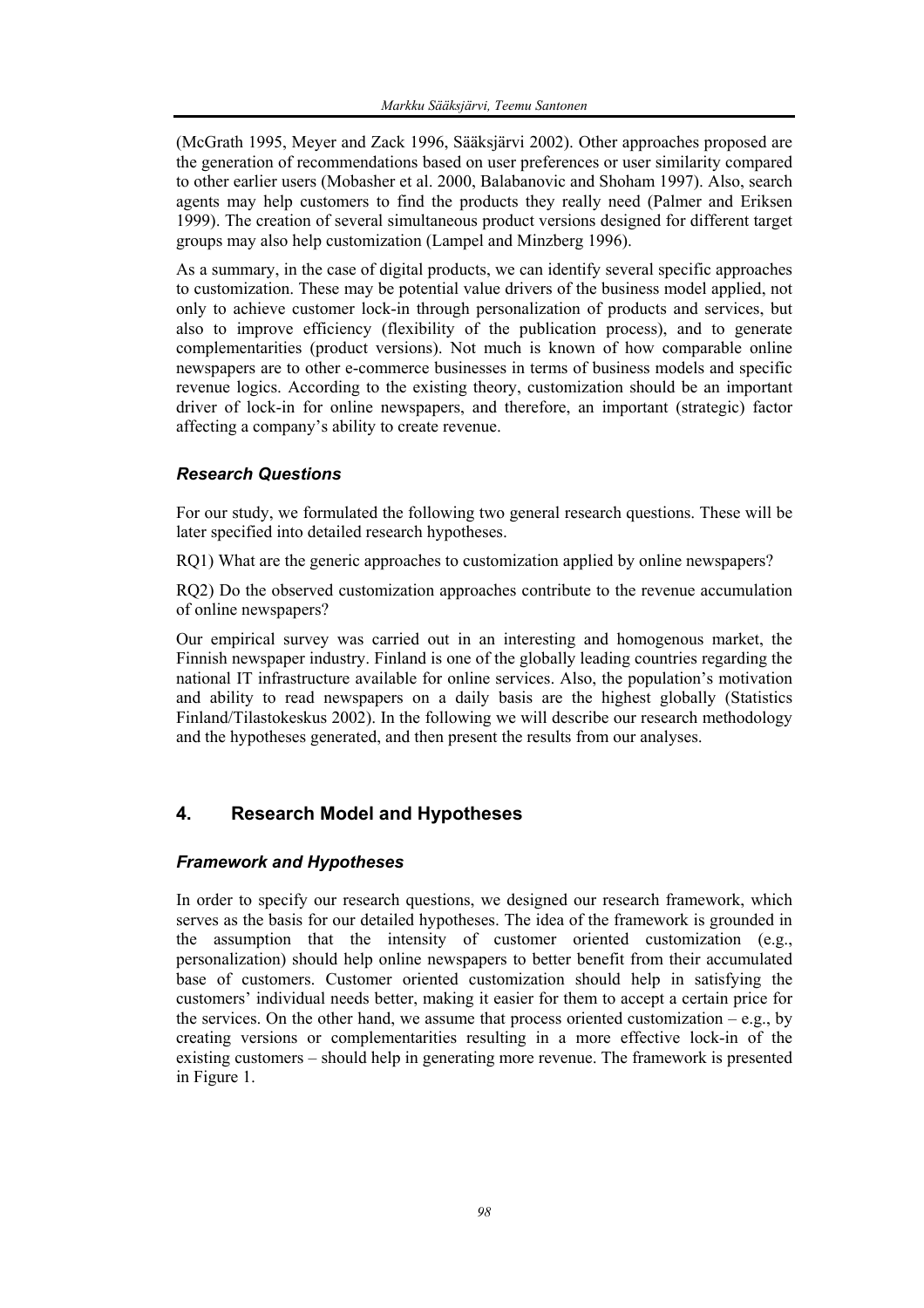

*Figure 1: Research Framework* 

It serves as a basis for testing the following three hypotheses:

H1) The customer base and size of editorial staff devoted to the online version are positively related to online revenue.

H2) The degree of customization is in a synergetic (interaction) relationship with the number of accumulated customers in terms of its impact on online revenue.

H3) The degree of customization is in a synergetic (interaction) relationship with size of editorial staff in terms of its impact on online revenue.

Hypothesis H1 serves mainly as a test of our basic assumption that the key predictors (customer base accumulated and editorial staff devoted) are positively related to revenue. Hypothesis H2 assumes that the degree of customization positively affects (moderates) the relationship between the key predictor of revenue (accumulated customer base) and the revenue itself. The idea that the degree of customization is not a direct predictor but a moderator of revenue corresponds well to the theory of customization as a business model.

Lastly, hypothesis H3 assumes that the degree of customization positively affects the relationship between special editorial workforce allocated and revenue. Application of process customization should improve the ability of a given size of editorial staff to attract and serve more customers, thus leading to larger revenue.

In Figure 1, the key predictors explaining the revenue are described on the left. The arrow (H1) indicates that we assume a direct relationship between the annual revenue and these predictors, number of customers and the editorial staff resource measure. Hypotheses H2 and H3, on the other hand, describe the expected interaction effects caused by the customization approaches.

#### **5. Research Method**

#### *Sample and Data Collection*

We finalized and pre-tested the questionnaire consisting of as many as 17 different variants of customization discussed briefly in the literature review, other key predictors of online revenue, and absolute figures of annual revenue in 2001. The questionnaire was pre-checked and improved in a few interviews with specialists of the Finnish Newspaper Association (a partner of our study) and a few development managers of leading online newspapers to make sure that all questions were semantically precise and understandable.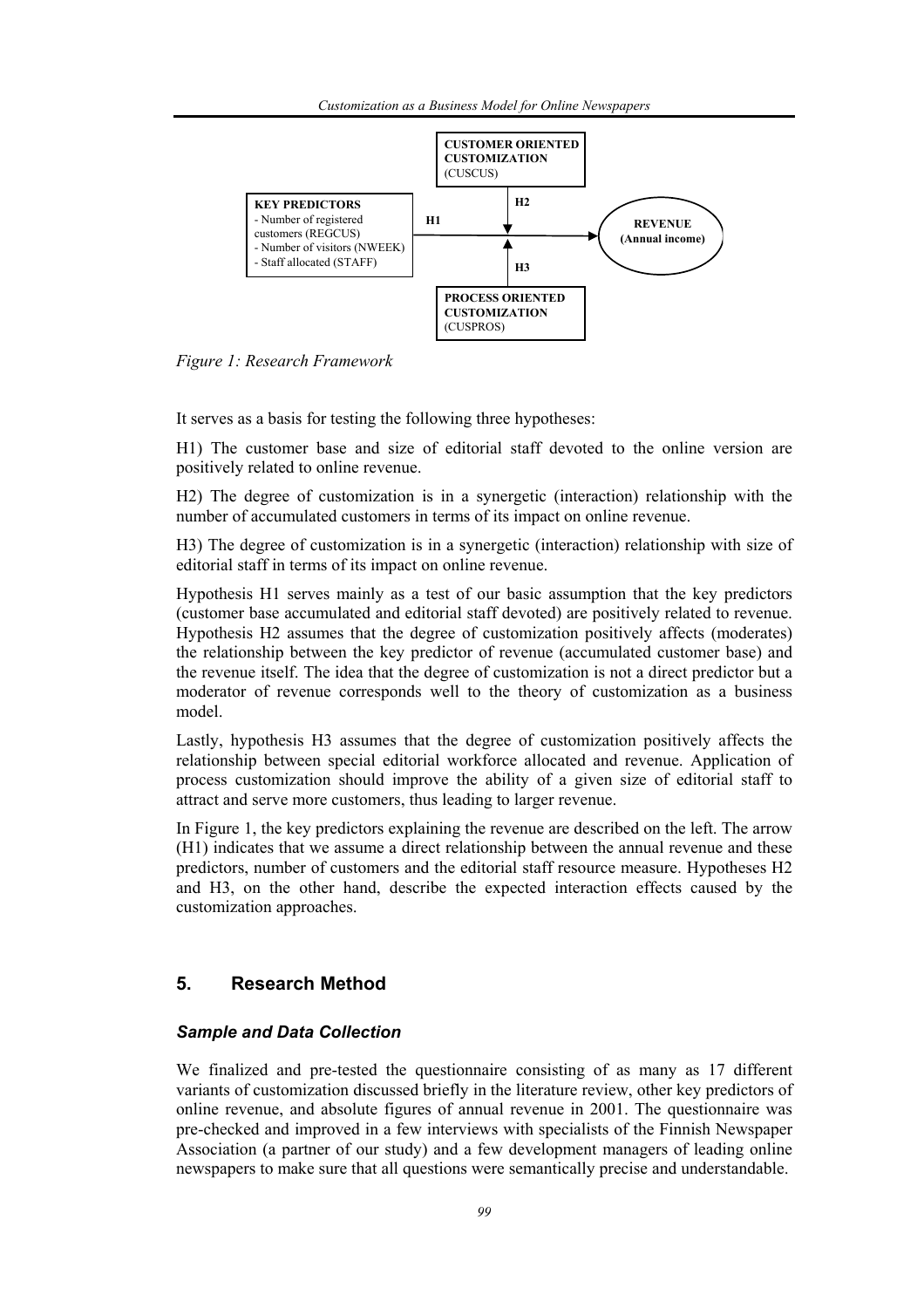The names of the newspapers and personal addresses of the most potential respondents were collected with the help of The Finnish Newspapers Association. According to the Association's annual statistics, 129 newspapers also published an online version in 2000. The accumulated circulation of these newspapers covered 88 percent of the total circulation of newspapers in Finland.

The pre-tested questionnaire was addressed directly to the manager responsible for the online newspaper business activity. If there was no certainty over the right person, this was confirmed by a telephone call to the newspaper company. To improve the reliability of the responses we asked all respondents to identify themselves and include their contact number.

After one follow-up letter and a few reminder phone calls to the largest online newspapers, we had responses from 46 online newspapers. Four of these were short announcements that the online version had been discontinued, thus the overall response rate was better than merely acceptable, about 32 percent. The data represent a very satisfactory sample of the target market, taking into consideration the fact that among the major newspapers (publication frequency 7 days per week), over 70 percent had responded. In rough terms, our data consisted of 15 national level newspapers, the rest having clearly more restricted regional or only local readership. Accordingly, we classified the online newspapers into two markets: national (15) and regional (27). Based on telephone calls to a handful of the non-responding online newspapers, and comparison of the response group to the Finnish Newspaper Association's annually updated list of online papers convinced us of the representativity of our data.

As many as 23 of these 42 online papers had generated revenue, the annual (2001) average being about 46 000 euro, they had about 18 000 registered subscribers, and approximately 11 000 weekly visitors (October 2001). The accumulated online revenue was on average less than one percent of the annual income of the printed newspapers. These figures varied significantly between the national and regional players. The average age of the online versions was 3.6 years, and the average annual workforce, about 4 persons (minimum less than 1, maximum 9). From these figures, it is easy to see that on the whole, online newspaper publishing was not a profitable business at the period studied.

#### *Measurement of Customization*

In order to construct reliable customization dimensions, we applied factorial analysis only to those newspapers that had generated profit. We assumed that revenue is the real motivation to customize. Taking the fact that the size of our data was only limited, we could not fully use all the customization items collected. In three confirmatory factorial rounds (principal component analysis; rotation method: varimax with Kaiser normalization) we dropped, stage by stage, those six variables that loaded into more than one component. Among these were variables measuring alternative procedures available for advertising companies to select potential customer segments for their purpose, and the variable that defined the number of different payment methods available for customers. The outcome was a compact three-dimensional model described in Table 1 (appendix). Based on the items loaded into each dimension, we named these three dimensions as follows (in order of statistical significance):

- F1) Personalization of online newspaper (CUSPERS).
- F2) Versioning and adaptation of online newspaper (CUSVERS).
- F3) Process customization of online newspaper (CUSPROS).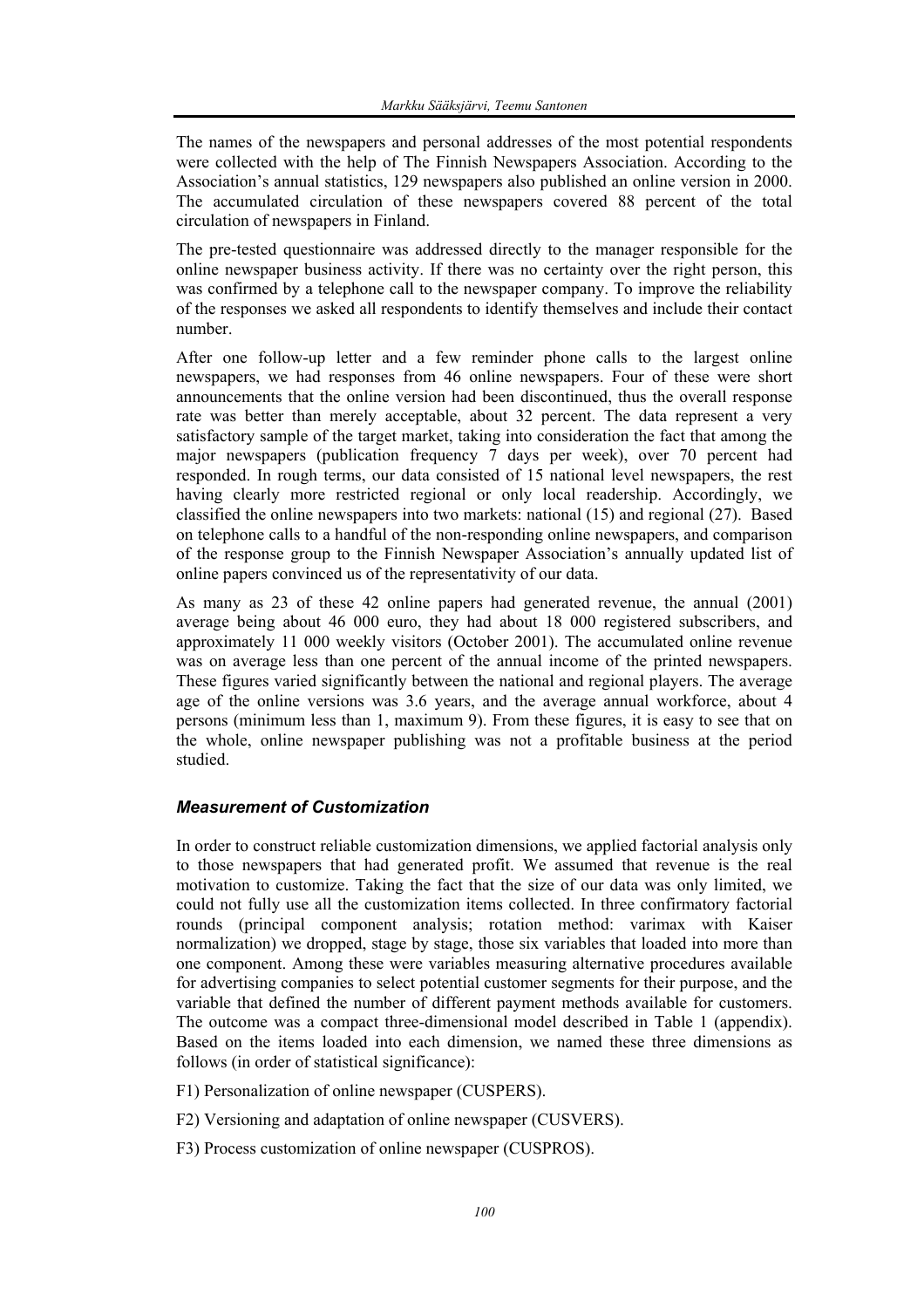Of these three dimensions, both F1 and F2 are product or service oriented approaches, enabling or affecting the customers. Both of them seemed to be in line with what is said of typical lock-in strategies in the literature regarding better customer loyalty and commitment, both typical to lock-in strategies. In the following, we will, therefore, use the average of these two first customization dimensions and simply call it the customer oriented customization approach (CUSCUS).

On the other hand, F3 seemed to represent the process oriented customization approach. It seemed to aim at improving the flexibility of the publication process and offering a flexible product platform for transparent and automatic adaptation of products and services to a variety of customer needs and technologies.

As shown in Table 1, in general the averages of customization variables were only low. Evidently, customization was a main approach only for a handful of online newspapers. The degree of process customization had a higher average (2.04) than the degree of customer oriented customization (1.32). Altogether, only six online newspapers of these 23 had applied no sort of customization.

## **6. Results**

#### *Testing the Base Relation H1*

In Figure 2, we have presented the correlations between the key variables. All key predictors of revenue were significantly related to revenue (number of registered customers REGCUS 0.693\*\*, number of weekly visitors NWEEK 0.658\*\*, and size of editorial staff STAFF 0.612\*). These observations support our hypothesis H1. Interestingly, only process customization was significantly related to revenue (0.640\*\*). Despite the low average of customization variables, both main approaches seemed to be important direct predictors of revenue.

#### *Testing Hypothesis H2*

Our hypothesis H2 assumed that at least the customer oriented customization (CUSCUS) is a moderator of the customer base and therefore, has a synergetic impact on the relationship between number of customers and revenue. In fact, we had collected figures on two different classes of customers, number of registered customers (REGCUS) and weekly visitors (NWEEK). Our basic assumption was that at least customer oriented customization should have a synergetic (moderated) impact on the relationship between the number of customers and revenue. This kind of an assumed synergetic relationship can be easily verified by comparing two regression models predicting online revenue, one with the key predictors alone, another with the interaction term included. If there is a positive interaction (moderation effect) between customization and other key predictors of revenue, then the interaction term will improve the regression. According to Baron and Kenny (1986) a variable is a moderator if it is not correlated with the predictor (independent variable) and the interaction between the independent variable and the moderator (their product) is significant in a regression explaining the dependent variable. According to Sharma et al. (1981), a variable that is related to the independent predictor or criterion (dependent) variable and has an interaction effect with the predictor is a quasi moderator. In our case, the examined two customization approaches were nonsymmetrically related with the key predictors. Therefore, we analyzed their moderation effects on revenue separately.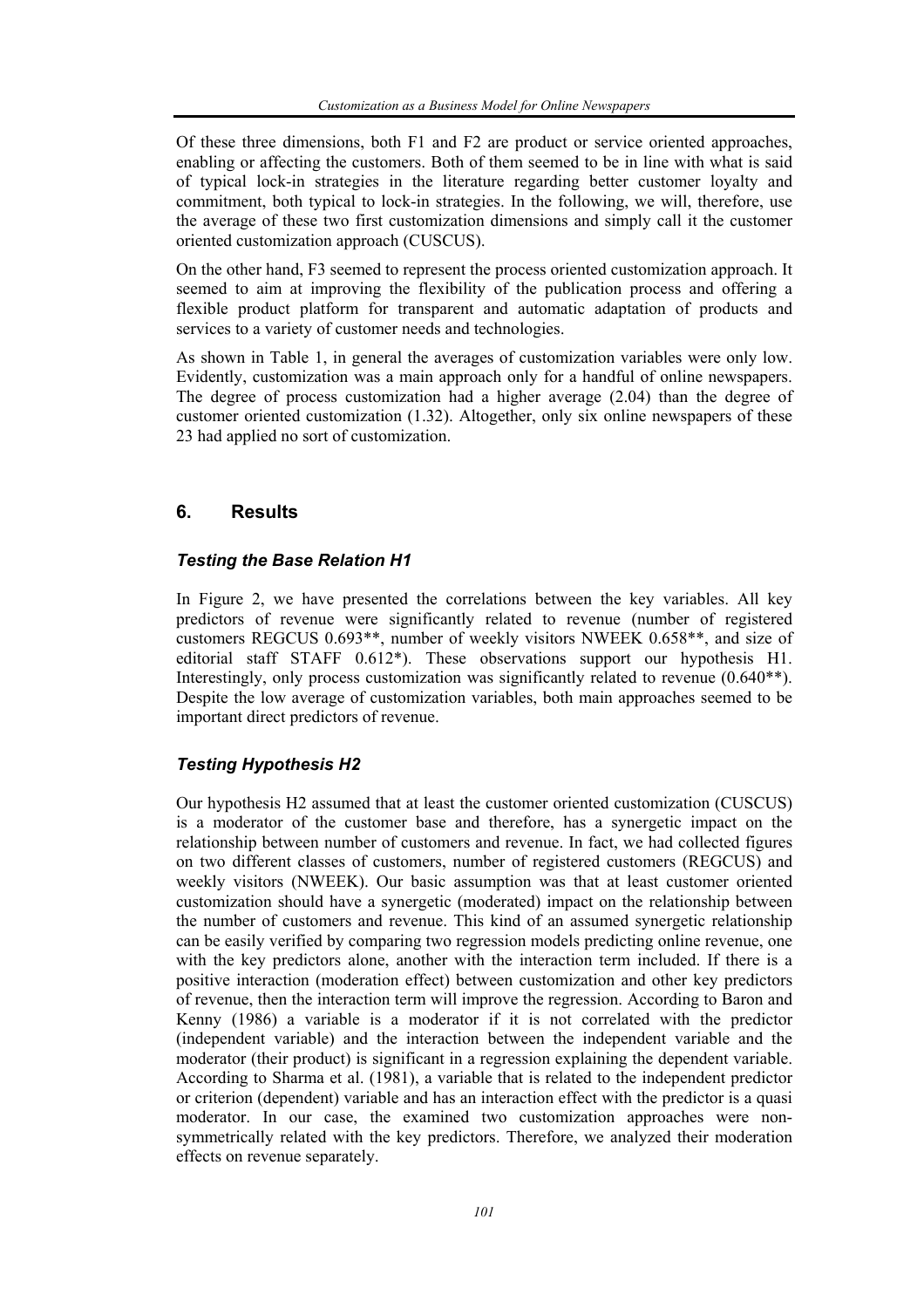The results of three sets of regression models are collected in Figure 3, one for registered customers (REGCUS), another for weekly visitors (NWEEK), and the third for the size of editorial resources (STAFF). Interestingly, only the process oriented customization CUSPROS significantly increased the regression of all three key predictors. It significantly moderated the relationship between registered (probably more loyal) customers and revenue (the regression improved from 48 to 67 percent) but not the relationship between more random weekly visitors and revenue. According to the theory presented, process oriented customization seemed to work well in the case of more intimate (durable) customer relations, but not so well in the case of more random weekly visitors. These observations support our hypothesis H2.

Customer oriented customization was probably, on average, still too weak to moderate revenue. On the other hand, process oriented customization was an important direct predictor of revenue and therefore, not a pure but a quasi moderator. It seemed that online newspapers had started with more general process customization, concentrating perhaps on maximizing the total number of customers rather than on forming durable customer relations, as the theory of lock-in would advise. This could be well explained by the quite monotonous revenue logic generally applied, the banner revenue model.

Based on the above observations, we conclude that hypothesis H2 was only partially supported. Only process customization seemed to contribute to the synergetic relationship between customer base and revenue.

## *Testing Hypothesis H3*

As we can notice from Figure 3 the interaction of CUSPROS and size of editorial staff (STAFF) was significant. The regression to revenue improved significantly, from 38 to 58 percent. Therefore, process customization seemed to be an important moderator of editorial resources devoted. The significant correlation between STAFF and CUSPROS indicated that CUSPROS was no pure moderator but a quasi moderator, partly competing with size of staff. However, these observations supported our hypothesis H3.

## **7. Discussion**

The results obtained supported our general assumption that customization should be an important factor contributing to revenue of online newspapers. The analyses indicated, however, that only process customization was in effective use and followed our assumptions underlying the hypotheses. Besides moderating revenue through its interaction with the registered customer base, process oriented customization also seemed to help online newspapers to better utilize their special staff. Accordingly to the lock-in theory, customization had a synergetic effect on revenue only with more durable registered customers, not with weekly visitors. This result supports the lock-in theory quite well, and provides some evidence that customization is systematically used as a business model. On the other hand, our data indicated that only experienced online newspapers start applying customization. As online newspapers are still evolving rapidly in Finland, companies are still increasing their online content and services to attract more customers (novelty and variety). Therefore, the balance between process and customer based customization approaches may change in the future. Also the fact that a great majority of the online newspapers applied a monotonous banner revenue logic – in which the revenue was almost linearly dependent on the total number of customers, not only the registered customers – may have influenced the policy of starting with a more general process customization, not personalization or effective generation of variants.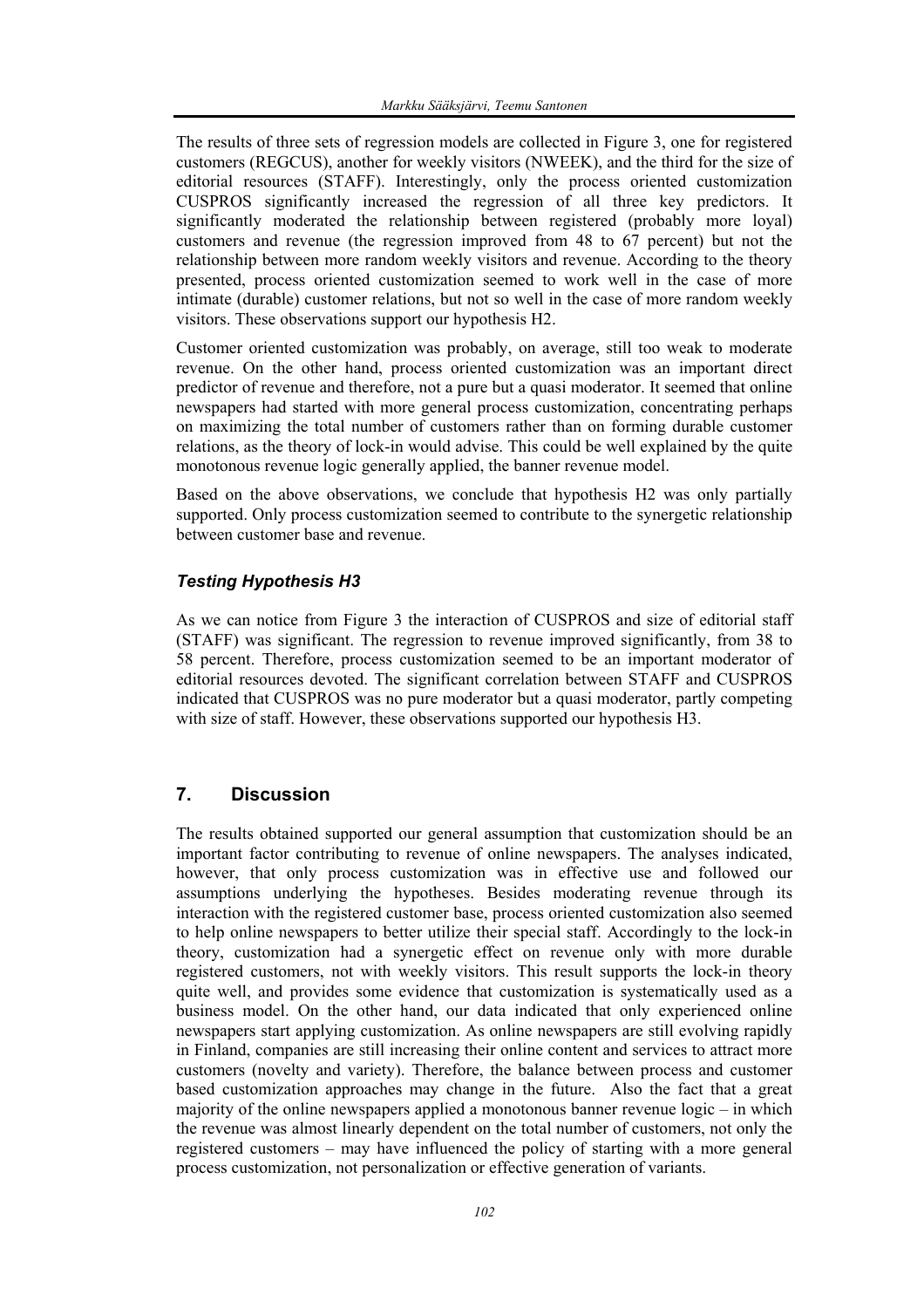#### **8. Conclusions**

Our literature review on the business models of digital products in general, and online newspapers in particular, revealed that the transformation from printed newspapers to online form is no simple process. This is due to the problematic characteristics of digital products, which at least in theory make earning money difficult and risky. Our exploratory analyses of online newspapers in a country with a well-developed national IT infrastructure revealed that customization was evolving, but not very intensively implemented yet. From the empirical data, we could define three main dimensions of customization. These were personalization, versioning and process customization. After combining the two first into a single dimension (customer oriented customization), we had two main approaches to customization to analyze and compare: the customer and process oriented customization approaches.

Although the implementation of customization was still only weak and evolving, our data provided logical evidence of the importance of customization both as a direct contributor to revenue and as a moderator of revenue. The moderation effect was significant on the relationship between the more stable customer base (registered customers) and revenue, but not on that between more random weekly visitors and revenue. Because of the marginal role of customer oriented customization, we concluded that in general, instead of being an explicit business model aimed at customer lock-in, customization served more as a way to improve process efficiency. Because of the ongoing rapid evolution observed, lock-in may in the near future be an important driver of the business model. Very probably, all managers of online versions having a mixture of customers were not yet aware of the critical role of customer loyalty and lock-in for their revenue.

In order to get a more accurate picture of the evolution of online business models applied and of the related revenue logic, we should carefully run longitudinal case surveys of online newspapers. We should also survey the customer perspective on online products and services, and compare it with the actual business model implemented. It also seems that more research should be devoted to finding effective ways to create flexible (technical) product and process platforms for online newspapers to help them to create customized products and services.

#### **References**

- Amitt, R., and Zott, C., 2001, Value Creation in E-Business, Strategic Management Journal 22, pp. 493-520.
- Balabanovic, M., and Shoham, Y., 1997, Content-based, collaborative recommendation, Association for Computing Machinery, Communications of the ACM, New York, Vol. 40, Issue 3, Mar, pp. 66-72.
- Baron, R.M., and Kenny, D.A., 1986, The Moderator-mediator Distinction in Social Psychological Research: Conceptual, Strategic, and Statistical Considerations, Journal of Personality and Social Psychology, 51, 6, pp.1173-1182.
- Choi, S-Y., Stahl, D.O., and Whinston, A.B., 1997, The Economics of Electronic Commerce: The Essential Economics of Doing Business in the Electronic Marketplace, Macmillan Technical Publishing.
- Chyi, H.I., and Lasorsa, D., 1999, Access, use and preferences for online newspapers, Newspaper Research Journal, Vol. 20, Issue 4.
- Davis, S.M., 1987, Future Perfect, Addision-Wesley, Reading, MA.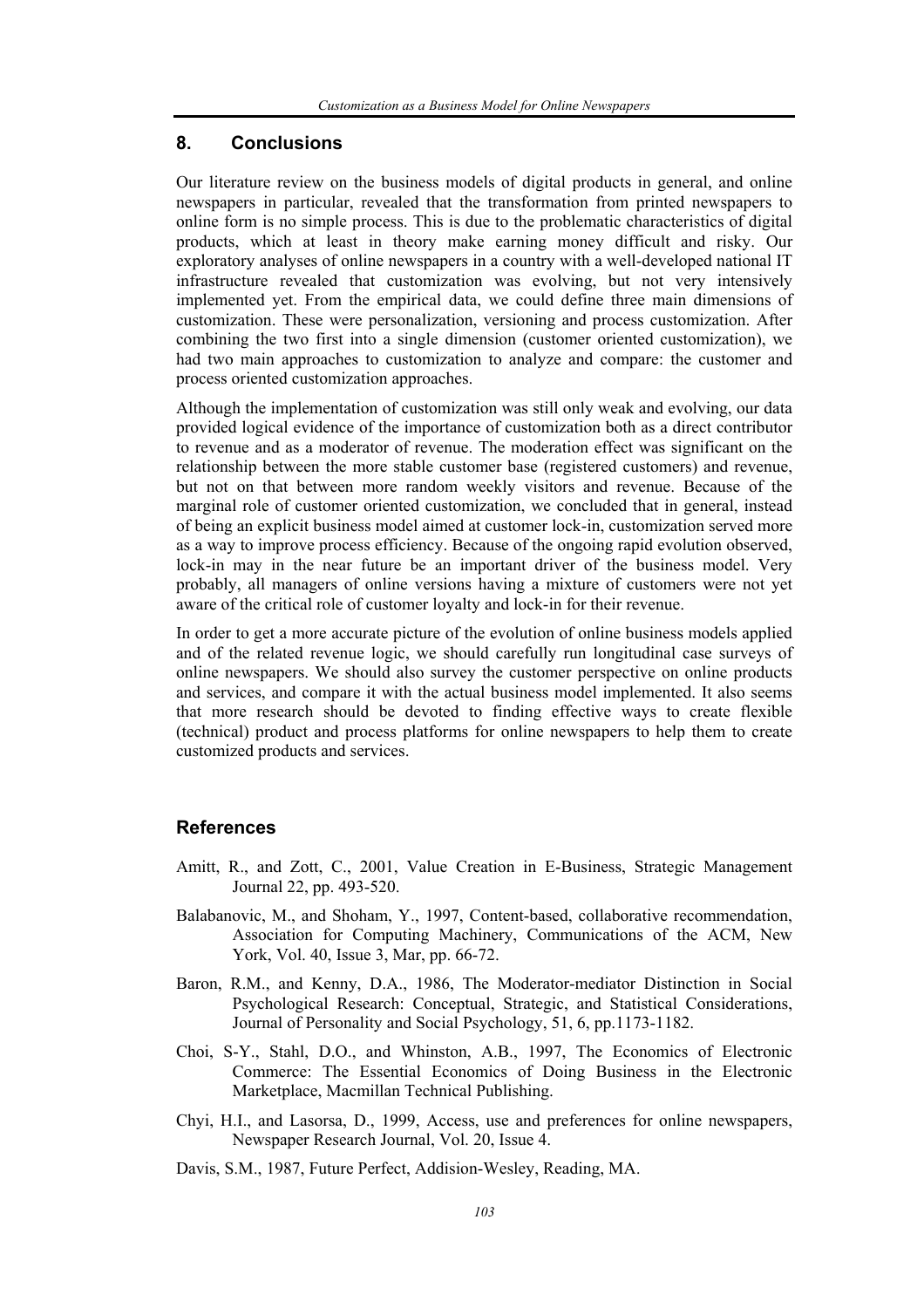- Gallaugher, J.M., Auger, P., and BarNir, A., 2001, Revenue streams and digital content providers an emprical investigation, Information & Management 38, pp. 473-485.
- Gilmore, J.H., and Pine, J., 1997, The Four Faces of Mass Customization, Harvard Business Review, 75, January/February, pp. 91-101.
- Harper, C., 1997, Online newspapers: Going somewhere or going nowhere? Newspaper Research Journal, Summer/Fall97, Vol. 17, Issue ¾.
- Kahn, B.E., 1998, Dynamic relationships with customers: High-variety strategies Academy of Marketing Science. Journal, Greenvale, Vol. 26, Issue 1, Winter, pp. 45-53.
- Lampel, J., and Mintzberg, H., 1996, Customizing customization, Sloan Management Review, 37, Spring, pp. 21-30.
- Manber, U., Patel, A., and Robison, J., 2000, Experience with personalization on Yahoo! Association for Computing Machinery. Communications of the ACM, New York, Vol. 43, Issue 8, Aug, pp. 35-39.
- McGrath, M.E., 1995, Product Strategy for High-Technology Companies, McGraw-Hill.
- Meyer, M.H., and Zack, M.H., 1996, The Design and Development of Information Products, Sloan management Review, Spring 1996, pp. 43-59.
- Mobasher, B., Cooley, R., and Srivastava, J., 2000, Automatic personalization based on Web usage mining, Association for Computing Machinery. Communications of the ACM, New York, Vol. 43, Issue 8, Aug, pp. 142-151.
- Neuberger, C., Tonnemacher, J., Biebl, M., and Duck, A., 1998, Online--The Future of Newspapers? Germany's Dailies on the World Wide Web, Journal of Computer-Mediated Communication, September.
- Palmer, J.W., and Eriksen, L.B., 1999, Digital newspapers explore marketing on the Internet Association for Computing Machinery. Communications of the ACM, New York, Sep, Vol. 42, Issue 9, pp. 33-40.
- Pine, J., Mass Customization, 1993, The new Forntier in Business Competition, Harvard Business School Press, Boston, Massachusetts.
- Shapiro, C., and Varian, H.R., 1998, Information Rules: A Strategic Guide to the Network Economy, Harvard Business School Press, Boston, Massachusetts.
- Sharma, S., Durand, R.M., and Gur-Arie, O., 1981, Identification and analysis of moderator variables, Journal of Marketing Research 18, pp. 291-300.
- Stepp, C.S., 1996, The New Journalist: The On-Line Era Demands Added Skills and Innovative Ways of Looking at the Profession, American Journalism Review 18, no. 3.
- Sääksjärvi, M., 2002, Software Application Platforms: From product architecture to integrated application strategy, Proceedings COMPSAC 2002: The Twenty-Sixth Annual International Computer Software & Applications Conference, Oxford 2002, IEEE Computer Society, pp. 435-443.
- Sääksjärvi, M. and Santonen, T., 2002, Evolution and Success of Online Newspapers: an empirical investigation of goals, business models and success, in: "Towards the Knowledge Society, eCommerce, eBusiness and eGovernement", J.L. Monteiro, P.M.C. Swatman and L.V. Tavares (eds.), Proceedings of the Second IFIP Conference on E-Commerce, E-Business, E-Governement (I3E 2002), Lisbon Portugal, pp. 649-665.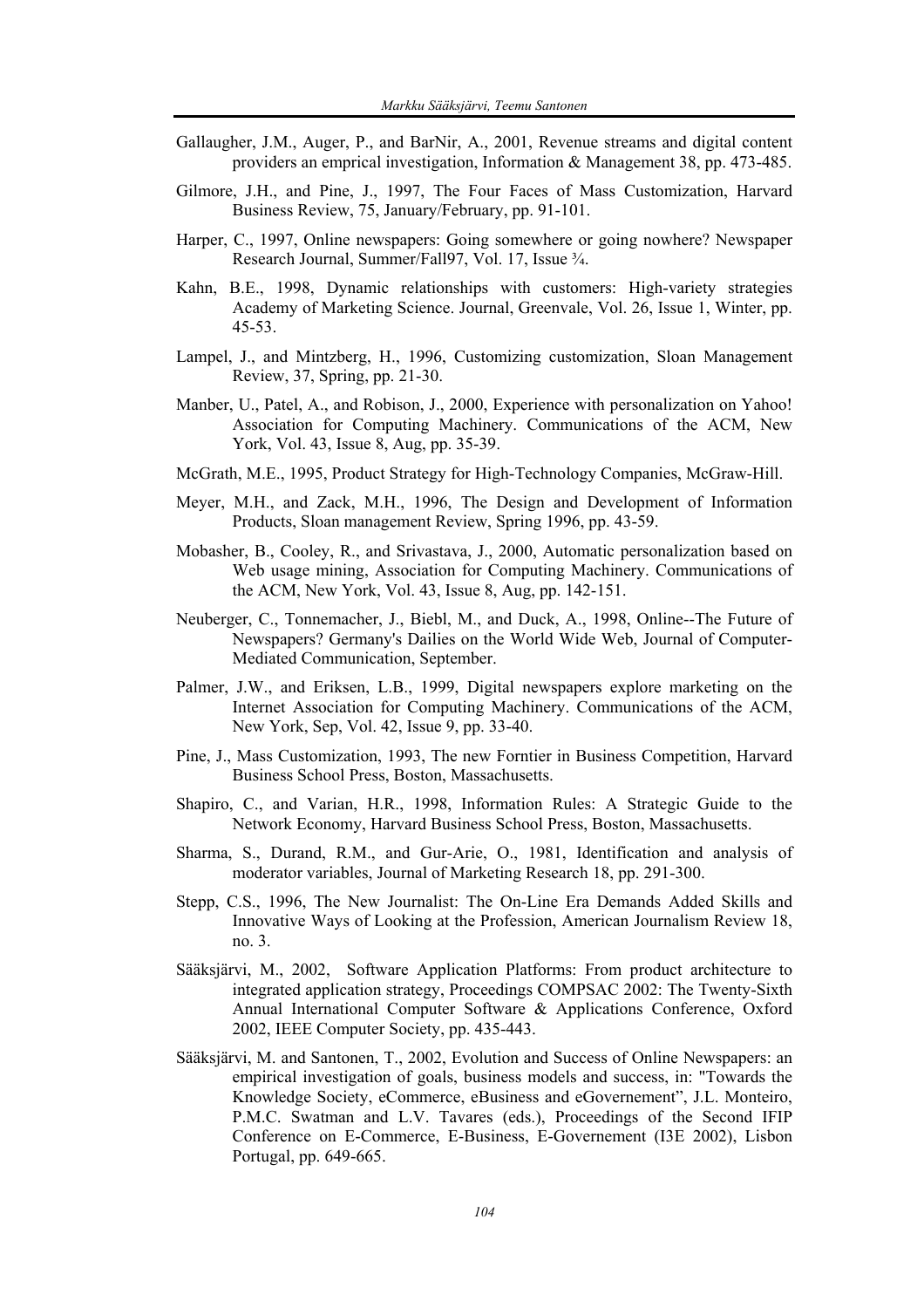#### **Web links**

- Editor & Publisher, 2001. As of October 23, 2001 Editor & Publisher Online Media Directory contained 4,918 newspapers
- Statistics Finland/Tilastokeskus 2002, http://statfin.stat.fi/statweb/, Päivälehtien levikki 1000 asukasta kohden 1990-1998, Joukkoviestintä markkinat Suomessa ja Euroopassa 1996, Tietotekniikka kotitalouksissa 1990-1999, Tietotekniikan käyttö Suomessa ja EU-maissa 1997 ja 1999, Uusien viestimien käyttö Kevät 1999.
- The Finnish Newspapers Association, 2001, Links to web newspapers in Finland , http://www.sanomalehdet.fi/en/linkit/index.shtml

| Factor                                         | N  | Factor<br>loading | Mean  | Std.<br>Dev | Items<br>with total score | correlation Eigenvalue |
|------------------------------------------------|----|-------------------|-------|-------------|---------------------------|------------------------|
| F1                                             |    |                   |       |             |                           | 4.588                  |
| Select visual alternatives<br>C <sub>2</sub>   | 23 | 0.800             | 1.174 | 0.576       | $0.912**$                 |                        |
| C <sub>10</sub> Select content versions        | 23 | 0.980             | 1.043 | 0.209       | $0.926**$                 |                        |
| C12 Store favorite contents                    | 23 | 0.980             | 1.043 | 0.209       | $0.926**$                 |                        |
| C13 Customized content                         | 23 | 0.980             | 1.043 | 0.209       | $0.926**$                 |                        |
| F2                                             |    |                   |       |             |                           | 3.283                  |
| Individual view on content<br>C <sub>3</sub>   | 23 | 0.897             | 1.609 | 1.438       | $0.885**$                 |                        |
| Modify outline of pages<br>C4                  | 23 | 0.831             | 1.609 | 1.530       | $0.864**$                 |                        |
| Select objects of interest<br>C9               | 23 | 0.689             | 1.696 | 1.579       | $0.731**$                 |                        |
| C11 Personal recommendations                   | 23 | 0.837             | 1.217 | 0.850       | $0.820**$                 |                        |
| C15 Personal search criteria                   | 23 | 0.760             | 1.652 | 1.496       | $0.776**$                 |                        |
| F3                                             |    |                   |       |             |                           | 2.003                  |
| Flexible publication process<br>C <sub>6</sub> | 23 | 0.858             | 1.391 | 0.891       | $0.789**$                 |                        |
| Distrib. channel alternatives<br>C7            | 23 | 0.699             | 2.696 | 2.141       | $0.835**$                 |                        |
| Adaptation to technologies<br>C8               | 23 | 0.728             | 2.826 | 1.946       | $0.736**$                 |                        |
| C17 Customer selection tools                   | 23 | 0.912             | 1.957 | 1.965       | $0.905**$                 |                        |

*Table 1: Customization Group Factor Model* 

*\*\* Correlation is significant at the 0.01 level.* 

|                | <b>CUSPROS</b> | <b>NWEEK</b> | <b>REGCUS</b> | <b>REVENUE</b> | <b>STAFF</b> |
|----------------|----------------|--------------|---------------|----------------|--------------|
| <b>CUSCUS</b>  | 0.268          | $-0.161$     | $0.907**$     | $0.466*$       | 0.398        |
| <b>CUSPROS</b> | 1.000          | $0.574**$    | 0.390         | $0.640**$      | $0.658**$    |
| <b>NWEEK</b>   |                | 1.000        | $-0.009$      | $0.658**$      | $0.543*$     |
| <b>REGCUS</b>  |                |              | 1.000         | $0.693**$      | $0.780**$    |
| <b>REVENUE</b> |                |              |               | 1.000          | $0.612**$    |

*Figure 2: Correlation between key Variables (N=23)* 

*\* Correlation is significant at the 0.05 level, \*\* Correlation is significant at the 0.01 level*